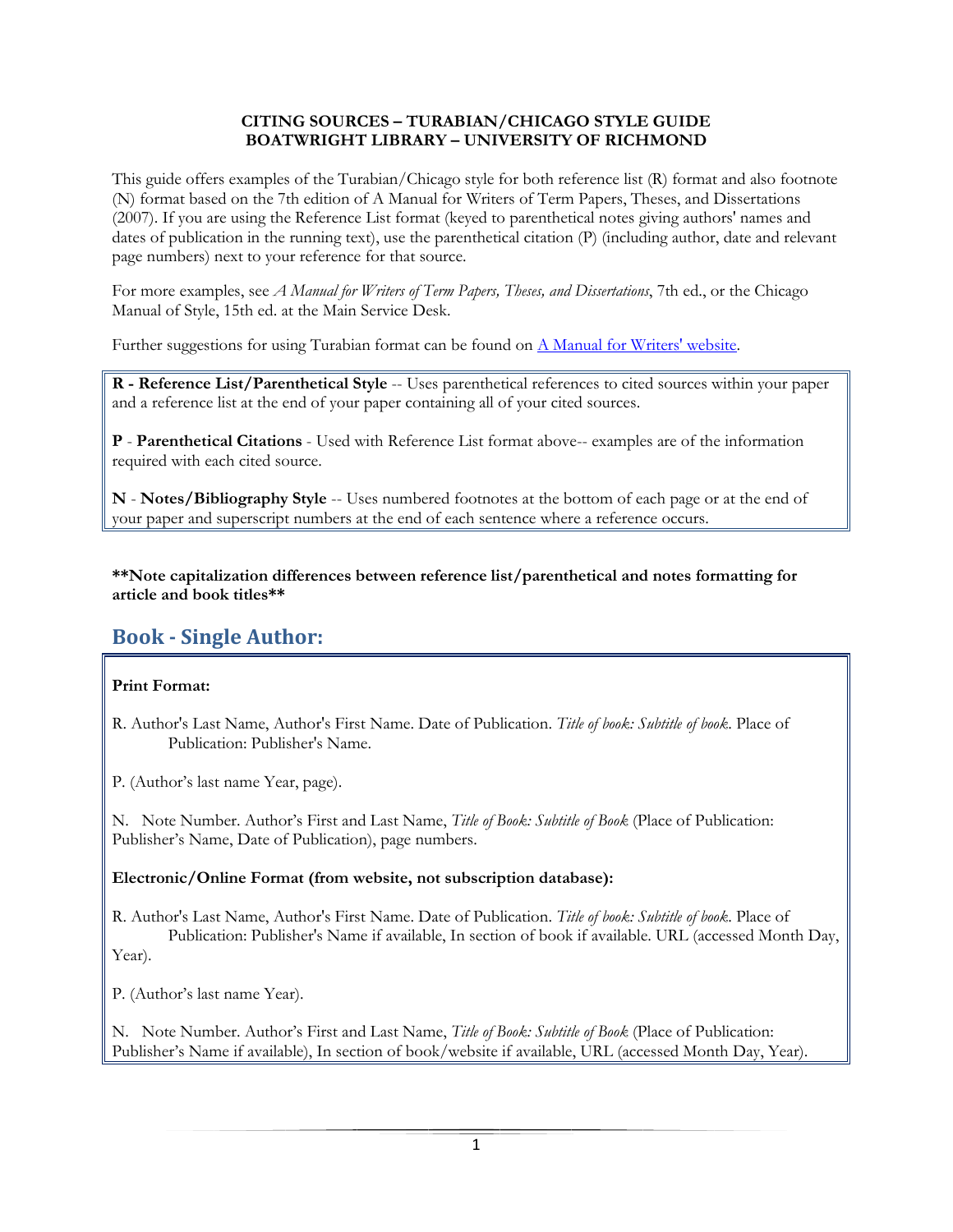- R. Ciulla, Joanne B. The Working Life: The Promise and Betrayal of Modern Work. New York: Random House, 2000.
- P. (Ciulla 2000, 143).

N. 2. Joanne B. Ciulla, The Working Life: The Promise and Betrayal of Modern Work (New York: Random House, 2000), 143.

### Book - Multiple Authors:

Note: For entries with more than one author, list the first author's name in inverted order, followed by the other authors' names in standard order. Separate authors' names with commas. Use a comma before the and for three or more authors. Include ALL authors in a reference list, no matter how many -- do NOT use et al. (Turabian, 7th edition, page 230)

### Format:

R. First Author's Last Name, First Author's First Name, Second Author's Name, and Third Author's Name. Date of Publication. Title of book: Subtitle of book. Place of Publication: Publisher's Name.

P. (Authors' last names Year, page).

N. Note Number. First Author's First and Last Name, Second Author's Name, and Third Author's Name. Title of Book: Subtitle of Book (Place of Publication: Publisher's Name, Date of Publication), page numbers.

\*\*To cite multiple authors in a note or parenthetical citation – use a comma before the *and* in a series of three or more. If there are four or more authors, list only the first author's name followed by et al. with no intervening comma. (Turabian, 7<sup>th</sup> edition, page 163).\*\*

1. First Author's Name et al., Title of Book: Subtitle of Book (Place of Publication: Publisher's Name, Date of Publication), page numbers.

R. Hall, Jacquelyn Dowd, James Leloudis, Robert Korstad, Mary Murphy, Lu Ann Jones, and Christopher B. Daly. 1987. Like a family: The making of a Southern cotton mill world. Chapel Hill: University of North Carolina Press.

P. (Hall et al. 1987, 114-115) or (Smith, Jones, and Brown 1999, 121).\*\*for two or three authors\*\*

\*\*et al. is used in the parenthetical citation for four or more authors - include the first author's name only.\*\*

N. 1. Jacquelyn Dowd Hall et al., Like a Family: The Making of a Southern Cotton Mill World (Chapel Hill: University of North Carolina Press, 1987), 114-115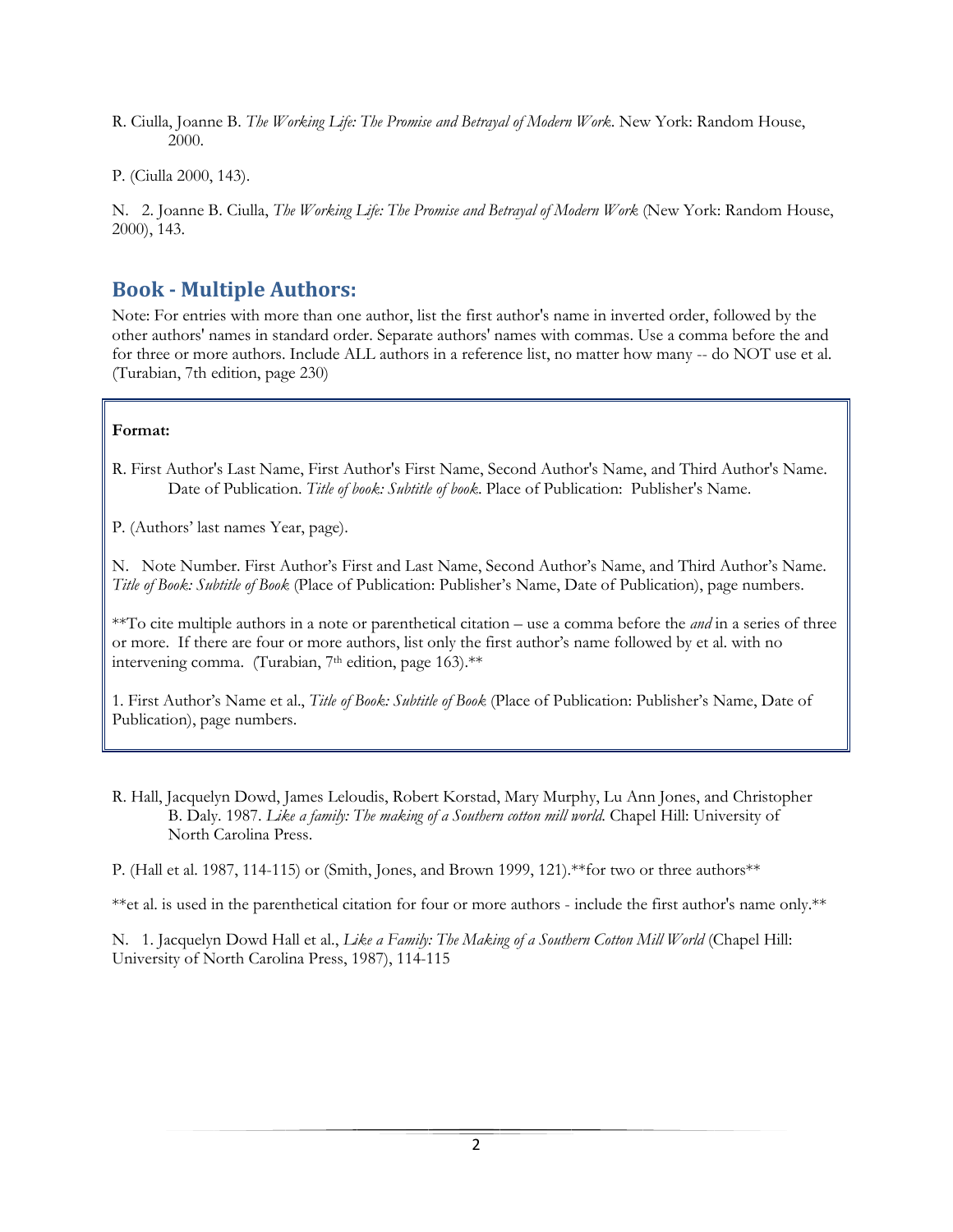# Essay, Chapter or Story in a Collection:

### Format:

R. Chapter Author's Last Name, Author's First Name. Date. Title of Essay. In Title of book, ed. Editor's Name and Second Editor's Name, page numbers of essay. Place of Publication: Publisher's Name.

P. (Author's last name Year, page).

N. Note Number. Chapter Author's First and Last Name, Title of Essay in Title of Book: Subtitle of Book. (Place of Publication: Publisher's Name, Date of Publication, Date), page numbers.

R. Sullivan, Kathleen. 2003. Under a watchful eye: Incursions on personal privacy. In The war on our freedoms, ed. Richard C Leone and Greg Anrig, Jr., 128-246. New York: BBS Public Affairs.

P. (Sullivan 2003, 132).

N. 1. Kathleen Sullivan, "Under a Watchful Eye: Incursions on Personal Privacy," in The War on Our Freedoms, ed. Richard C Leone and Greg Anrig, Jr., (New York: BBS Public Affairs, 2003), 157.

# Journal Article: One Author:

Note: If both volume and issue are listed, include both in your citation (Turabian, 7th edition, p. 249)

### Format:

- R. Author's Last Name, Author's First Name. Year. Article title. Journal Title volume, Issue no. (Month or Quarter): page numbers.
- P. (Author's Last Name Year, page).

N. Note number. Author's First and Last Name. "Article Title," Journal Title volume, Issue no. (Date): pages.

Electronic Format (from website, for subscription databases—include stable url & name of database— Turabian,  $7<sup>th</sup>$  ed., p. 251):

R. Author's Last Name, Author's First Name. Year. Article title. Journal Title volume, Issue no. (Month or Quarter): page numbers if available. URL (accessed Month Day, Year).

P. (Author's Last Name Year, page if available).

N. Note number. Author's First and Last Name. "Article Title," *Journal Title* volume, Issue no. (Date): pages if available or under "Section Name," URL (accessed Month Day, Year).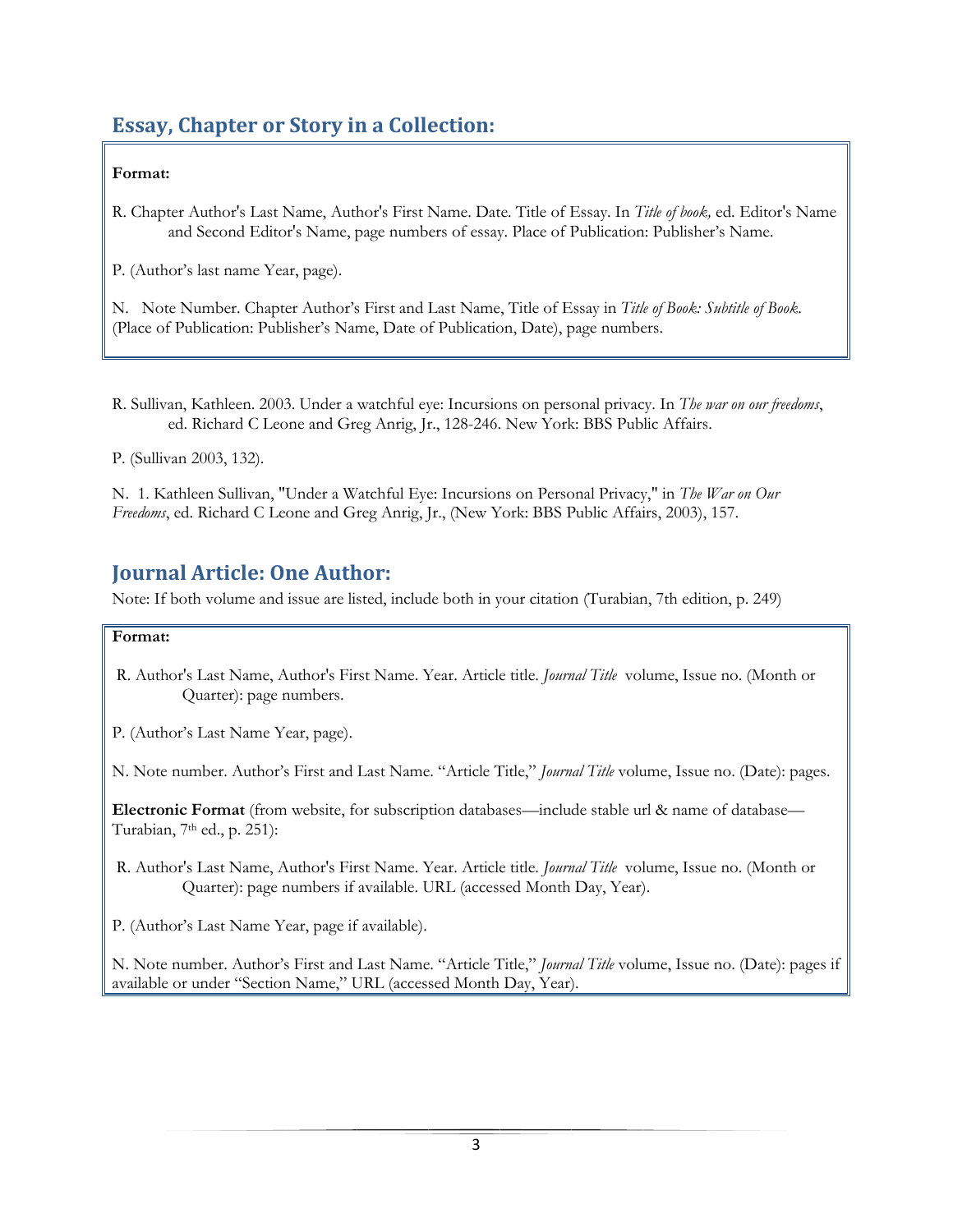R-print. Haack, Susan. 1995. Puzzling Out Science. Academic Questions 8, no. 2 (Spring): 20-31.

R-online.

Haack, Susan. 1995. Puzzling Out Science. Academic Questions 8, no. 2 (Spring): 20-31. http://search.ebscohost.com/login.aspx?direct=true&db=a9h&AN=9505150172&site=ehost-live (accessed August 5, 2009).

P. (Haack 1995, 8).

N. 2. Susan Haack, "Puzzling Out Science," Academic Questions 8, no. 2 (Spring 1995): 26.

## Journal Article: Two or More Authors:

Note: Multiple authors are cited the same as for books (Turabian, 7th edition, p. 247)

#### Format:

- R. First Author's Last Name, First Author's First Name, Second Author's Name, and Third Author's Name. (Year). Article title. *Journal Title* Volume, Issue (Month or Quarter): page numbers.
- P. (Authors' last names Year, page).

N. Note Number. First Author's First and Last Name, Second Author's Name, and Third Author's Name. "Article Title," Journal Title volume, Issue no. (Date): pages.

\*\*To cite multiple authors in a note or parenthetical citation – use a comma before the *and* in a series of three or more. If there are four or more authors, list only the first author's name followed by et al. with no intervening comma. (Turabian, 7<sup>th</sup> edition, page 163).\*\*

1. First Author's Name et al., "Article Title," Journal Title volume, Issue no. (Date): pages.

R. Hempel, Carl G. and Paul Oppenheim. (1945). A Definition of 'Degree of Confirmation'," Philosophy of Science 12, no. 2 (Summer): 98-115.

P. (Hempel 1945, 100).

N. 2. Carl G. Hempel and Paul Oppenheim, "A Definition of 'Degree of Confirmation'," Philosophy of Science 12, no. 2 (1945): 102.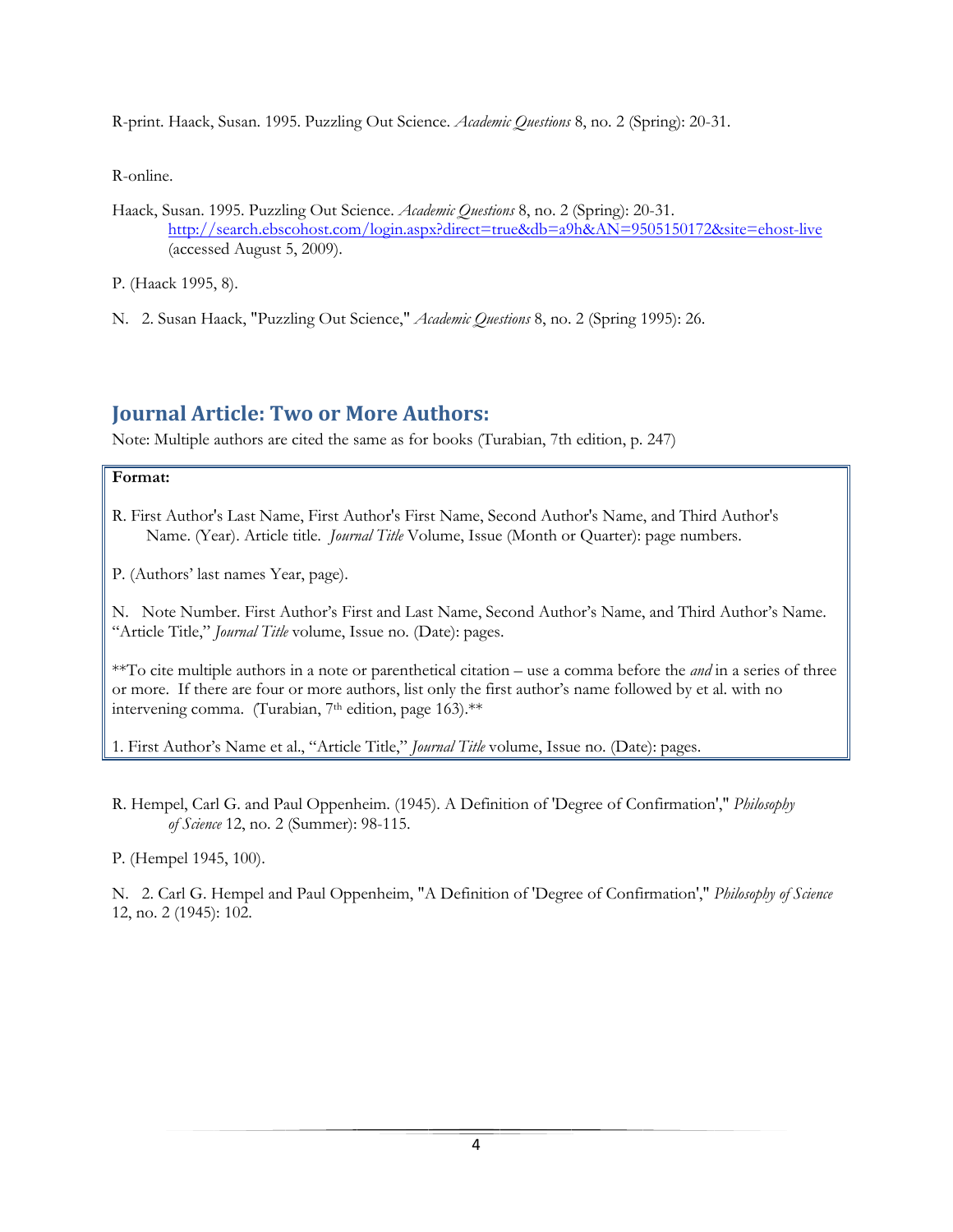## Magazine Article:

### Format:

R. Author's Last Name, Author's First Name. Year. Article title. *Magazine Title*, Month and Day, page numbers.

P. (Author Last Name Year, page).

N. Note number. Author's First and Last Name. "Article Title," Magazine Title Month Day, Year, pages.

R. Collier, Gerard. 1993. Truth takes an overdose. Times Educational Supplement, March 12, 18-22.

P. (Collier 1993, 18).

N. 1. Gerard Collier, "Truth Takes an Overdose," Times Educational Supplement, March 12, 1993, 18.

# Newspaper Article:

Note: For an unsigned article, cite the name of the newspaper in place of the author in the Reference List.

Format: \*\*You may help to clarify by noting edition if known\*\*

R. Author's Last Name, Author's First Name. Year. Year. Article title. Newspaper Title. Month and Day, section and page numbers.

R. If author unknown: Newspaper Title, edition. Year. Article title. Month Day.

P. (Author Last Name or Newspaper Title Year).

\*\*Omit pages in parenthetical references for newspapers since the item may appear on different pages or be dropped in different editions. (Turabian, 7<sup>th</sup> ed., page 252).

N. Note number. Author's First and Last Name, "Article Title," Newspaper Title Month Day, Year. N. If author unknown: "Article Title," or section name, Newspaper Title, Month Day, Year.

R. Denison, D. 2008. Napster aims to block some music swaps. Boston Globe. Editorial. March 2.

P. (Kamin 2009). or (New York Times 2008).

N. 2. D.C. Denison.,"Napster Aims to Block Some Music Swaps," Boston Globe, March 3, 2001.

N. Editorial, New York Times, June 1, 2009, national edition.

## Article in Encyclopedia:

NOTES: Articles in general encyclopedias (like *Encyclopaedia Britannica*) are cited in parenthetical notes in the text or in a footnote, but not in the bibliography or reference list.

For alphabetically arranged works, such as encyclopedias, cite the item (not the volume or page number) preceded by s.v. (sub verbo, "under the work"; pl. s.vv.)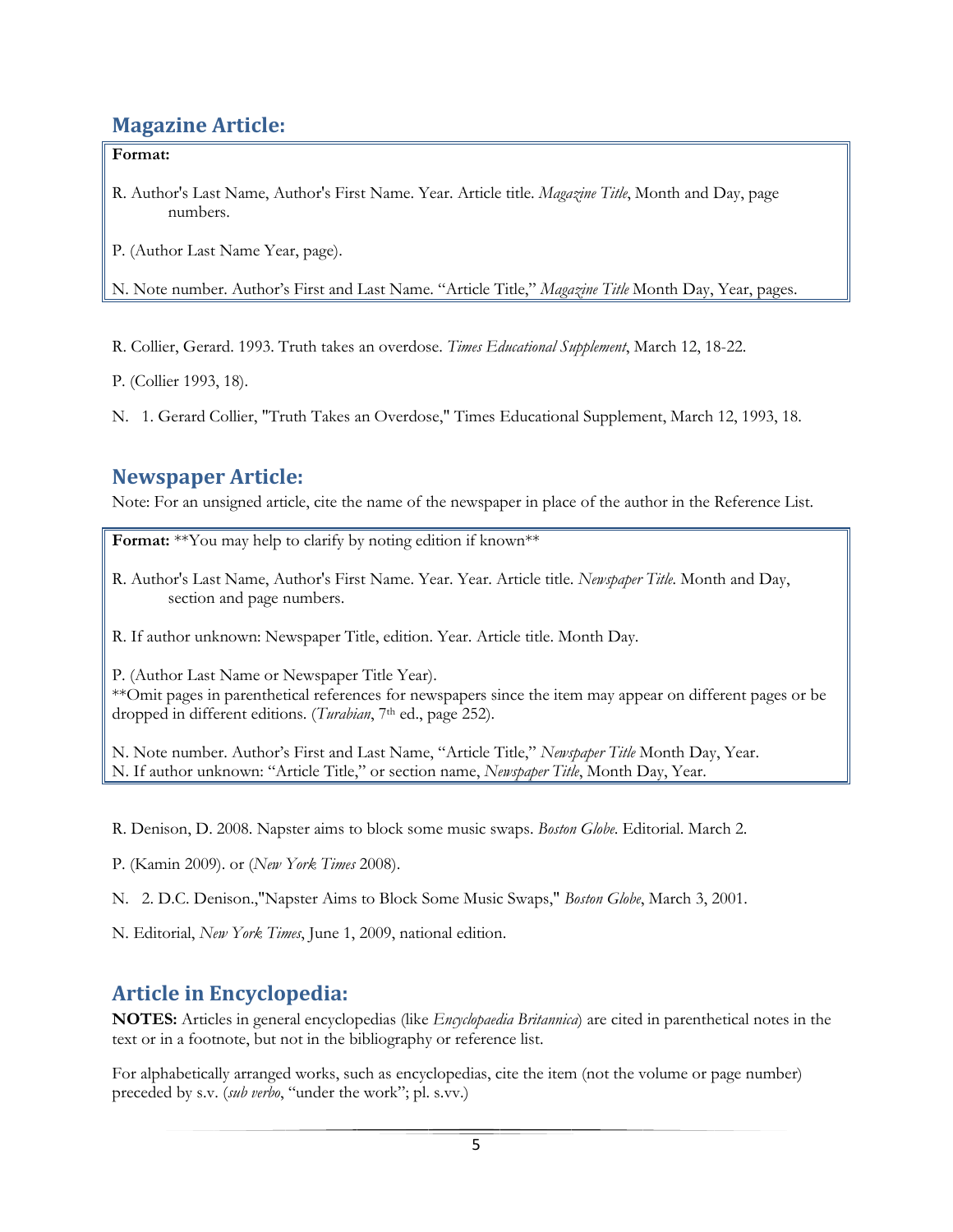#### Format:

Encyclopedia Title, Xth ed., s.v. "word used."

R. The Times guide to English style and usage. 1999. Rev. ed. London: Times Books.

P. (Times guide 1999, s.v.. "police ranks," "postal addresses").

N. Dictionary of American Biography, s.v. "Wadsworth, Jeremiah."

### Government Publications:

### Hearing

#### Format:

R. U.S. Congress. Branch. Committee Name. Subcommittee Name. Year. Hearing or Document Name. Congressional Number, Congressional Session. Month Day.

P. (U.S. House or Senate Year, Page). \*\*parenthetical references are listed without titles, but include relevant committee or subcommittee name as author.\*\*

N. House or Senate Committee and Subcommittee Name, Hearing or Document Name, Congress Number, Session, Date, Page.

R. U.S. Congress. House. Committee on the Judiciary. Subcommittee on Crime. 1989. Hearing on the Handgun Violence Prevention Act 1989. 101st Congress, 2nd sess. April 26.

N. 1. House Committee on the Judiciary, Subcommittee on Crime, Hearing on the Handgun Violence Prevention Act 1989, 101st Cong., 2nd sess, 26 April 1990, 32.

### **Census**

R. U. S. Bureau of the Census. U.S. Census of Population and Housing, 1990: Summary of Social Economic, and Housing Characteristics Virginia 1990 (CPH-5-48). Final Report. Washington, D.C., 1992.

N. 1. U.S. Census of Population and Housing, 1990: Summary Population and Housing Characteristics Delaware (CPH-1-9). Washington: Government Printing Office, 1991. (C3.223/18:CPH-1-9).

### ERIC Document

R. Walker, Dean. 1995. School Violence Prevention. Eugene, Oregon: Clearinghouse on Educational Management. ERIC ED 379786.

N. 1. Dean Walker, School Violence Prevention, (Eugene, Oregon: Clearinghouse on Educational Management, 1995) 13, ERIC ED 379786.